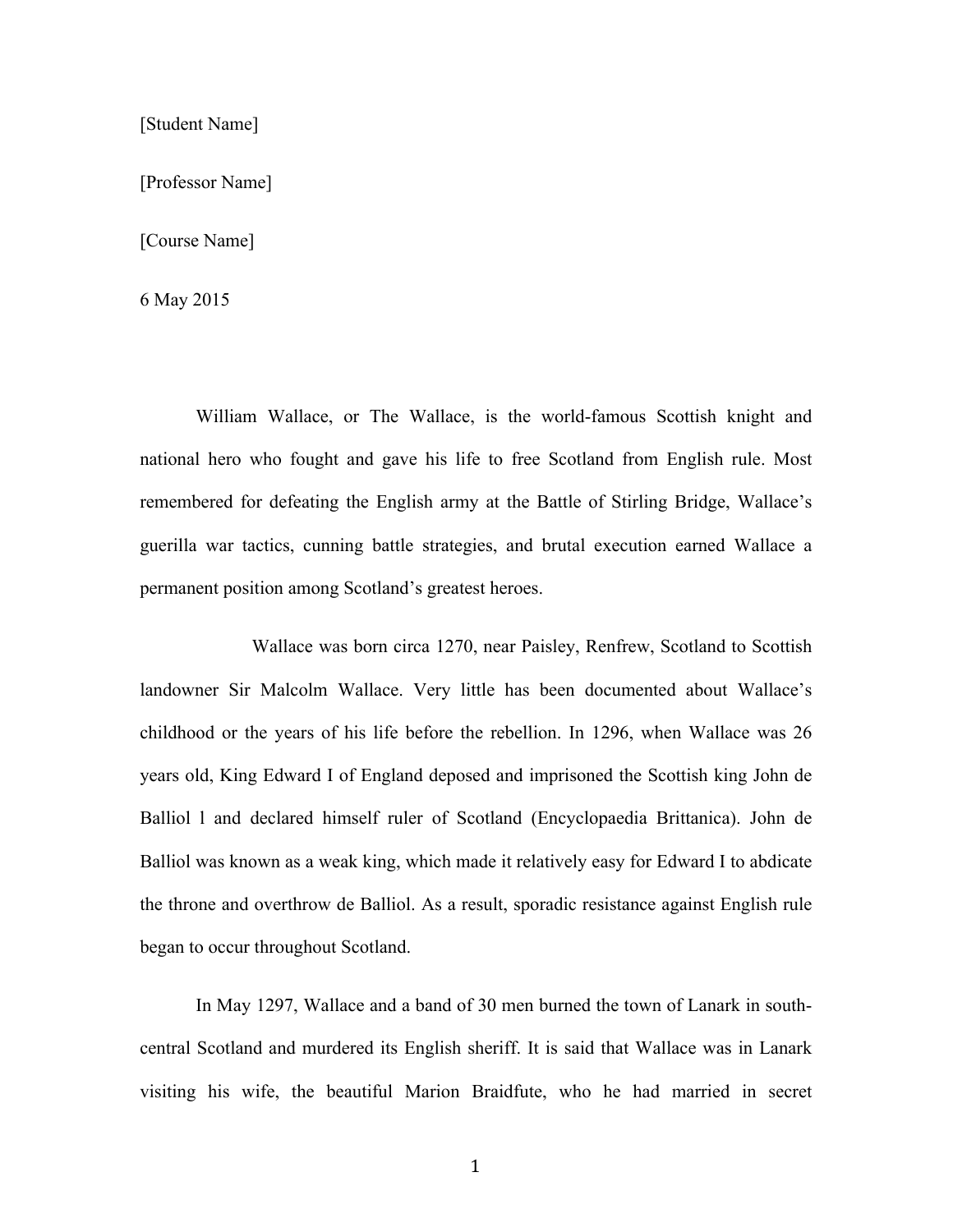(EducationScotland.gov.uk). Lanark Castle was held by English sheriff Sir William Heselrig. When Heselrig's soldiers learned that Wallace was visiting Marion, they surrounded them. Wallace escaped, but Marion was captured and executed. That night, Wallace and his men went back to Lanark Castle. Hidden by the darkness, Wallace broke into Heselrig's bedchamber and brutally hacked the English sheriff to death (EducatonScotland,gov.uk). This marked the beginning of Wallace's role as one of the most respected leaders of the Scottish rebellion.

In the summer of 1297, Wallace organized a small army of commoners and small landowners- people with no previous fighting experience- and attacked the English troops stationed between the Rivers Forth and Tay using cunning guerilla warfare tactics. On September 11, 1297, and English army under John de Warrene, earl of Surrey, confronted Wallace and his army at the Forth near Stirling in the Battle of Stirling Bridge.

The English army had between 200 and 300 cavalry and 10,000 foot soldiers in comparison to the Scots' 36 horsemen and 8,000 foot soldiers. Wallace's forces were far outnumbered, but the English army had to cross a narrow wooden bridge over the Forth before they could reach the Scottish positions (Encyclopaedia Brittanica). The bridge was the safest river crossing, as the Forth widened to the east and the treacherous marshland of Flanders Moss lay to the west (EducationScotland.gov.uk). Two Dominican friars were sent as envoys to negotiate the Scots' surrender with Wallace and Andrew Moray, another leader of the Rebellion and one of Wallace's closest friends. Wallace instructed the friars to return to de Warrene and to: "Tell your commander that we are not here to make peace but to do battle, defend ourselves, and liberate our kingdom. Let them come on, and we shall prove this in their very beards" (EducationScotland.gov.uk).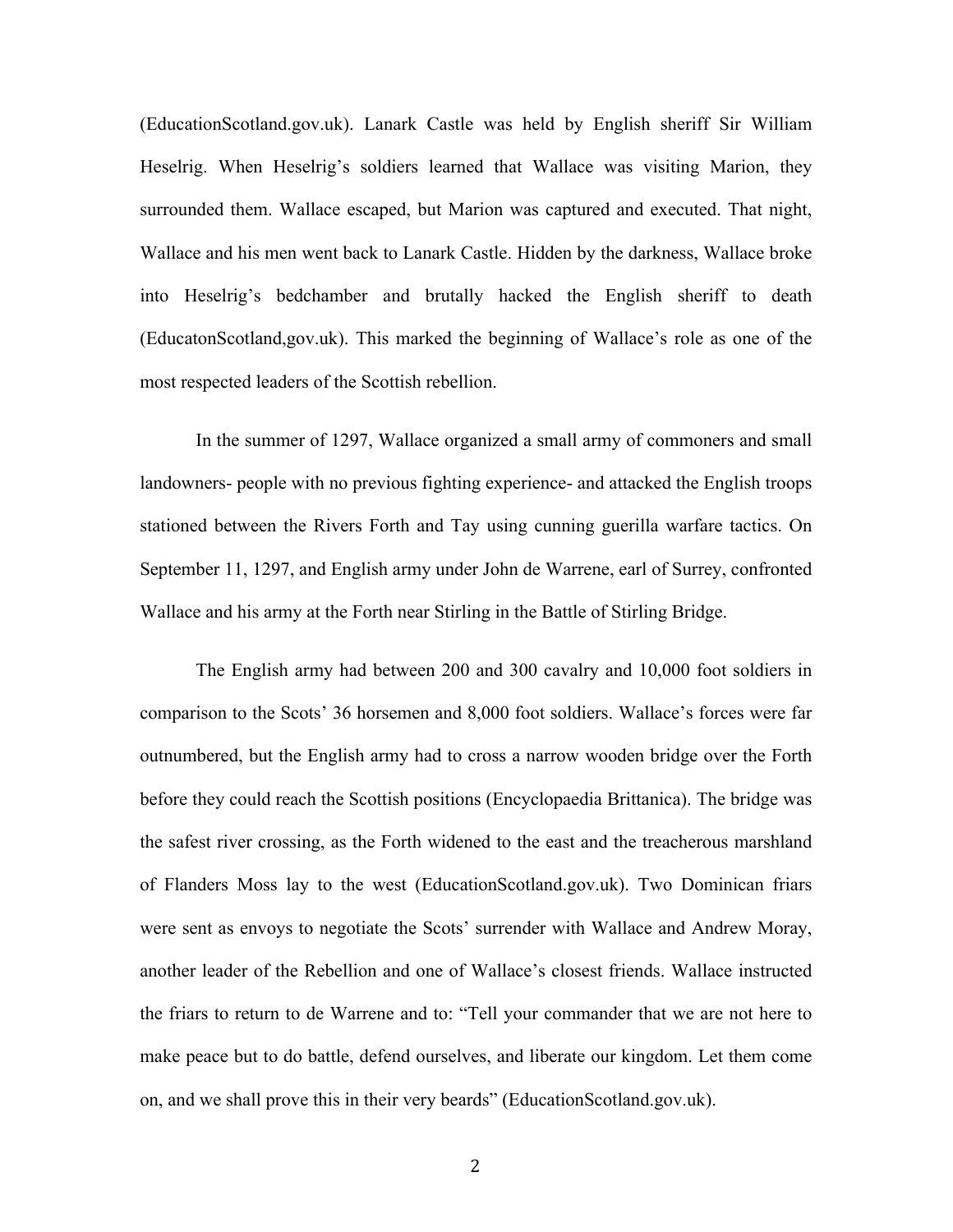When the friars delivered their message, de Warrene called a Council of War, during which Scots knight Richard Lundle said, "My lords, if we go on to the bridge, we are dead men" (EducationScotland.gov.uk). However, de Warrene was urged by other advisors present to cross the bridge and quickly finish the Scots, as they were small in number and less experienced than the English army. Thus, he assembled his army and began his trip across the bridge, as Wallace and Moray watched and prepared their men for battle.

As the English neared the middle of the bridge, the Scots seized the moment by cutting off their escape route and storming the bridge to attack England's trapped knights, bowmen, and foot soldiers. The mounted knights floundered into the marshy ground and England's army was forced back to the deep waters of the Forth (EducationScotland.gov.uk). It took one hour for the Scots to slaughter the trapped English, with the exception of the few English knights who managed to fight their way back across the bridge or swim to the south bank of the river to safety. This gained Wallace and the Scots an unlikely, overwhelming victory. He captured Stirling Castle, and, for the moment, Scotland was nearly free of occupying forces.

In October 1297, he invaded northern England and ravaged the counties of Northumberland and Cumberland. Wallace was unconventionally brutal in his battle tactics. It is believed that, during this invasion, Wallace flayed an English soldier and fashioned himself a belt from his skin. These brutal tactics only served to further antagonize the English. In December 1297, Wallace returned to Scotland and was knighted and proclaimed guardian of the kingdom, ruling in Balliol's name. Many nobles were opposed to his barbaric battle strategies, and lent him only grudging support. Three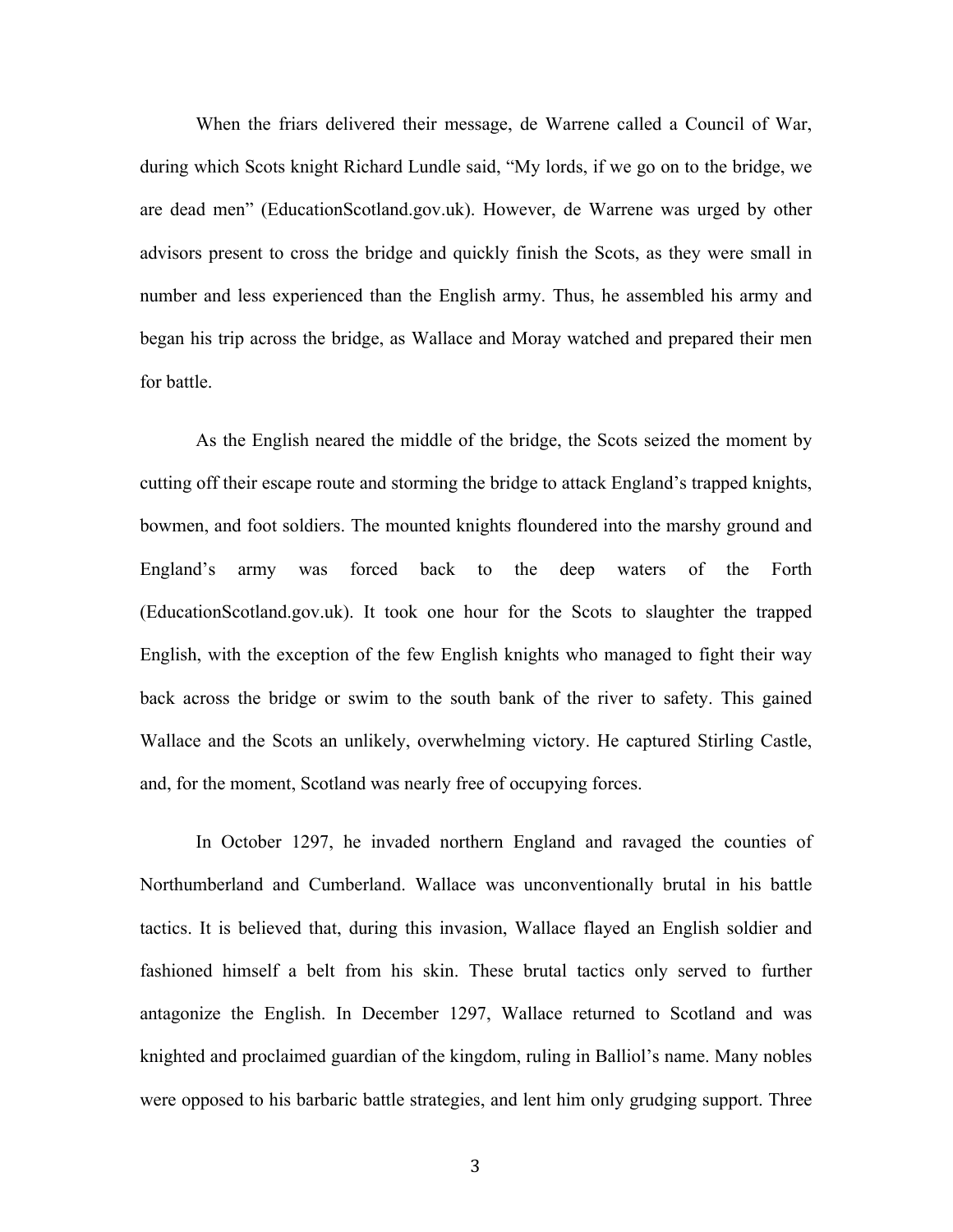months later, however, Edward returned to England, and on July 3, 1298, he invaded Scotland again.

The defeat of the English army at Stirling Bridge had enraged Edward and united English nobility against the Scots (EducationScotland.gov.uk). In summer 1298, Edward himself marched north at the head of a massive English army. Edward had over 1500 knights and mounted men-at-arms and more than 12,000 veteran foot soldiers. His army also brought a devastating new weapon- the English longbow- and a host of English and Welsh archers (Encyclopaedia Brittanica). Their journey north, however, was a difficult one, as the Scots had executed a 'scorched-earth' policy and left nothing for Edward's army to eat or drink.

Edward eventually received word that the Scots were camped near Falkirk and led his army to face them. The Scots were vastly outnumbered once again, and the lacked the heavy cavalry of the English. On the morning of July 22, 1298, Wallace's men formed four massive schiltrons- compact bodies of troops forming battle arrays- and held their ground. Wallace is famously said to have called out to his men, "I have brought you to the ring- now dance if you can" (EducationScotland.gov.uk).

The Welsh refused to attack, so Edward sent in two groups of mounted knights, who rode around the schiltrons but could not break them. Knights fell as their horses were impaled on Scottish spears. At that moment, when they should have joined the fight, the Scottish nobles turned their horses and rode away from the battlefields. The English knights turned on the Scots bowmen, cutting them down and killing Sir John Stewart, their leader. Edward recalled his cavalry and ordered his archers to attack them using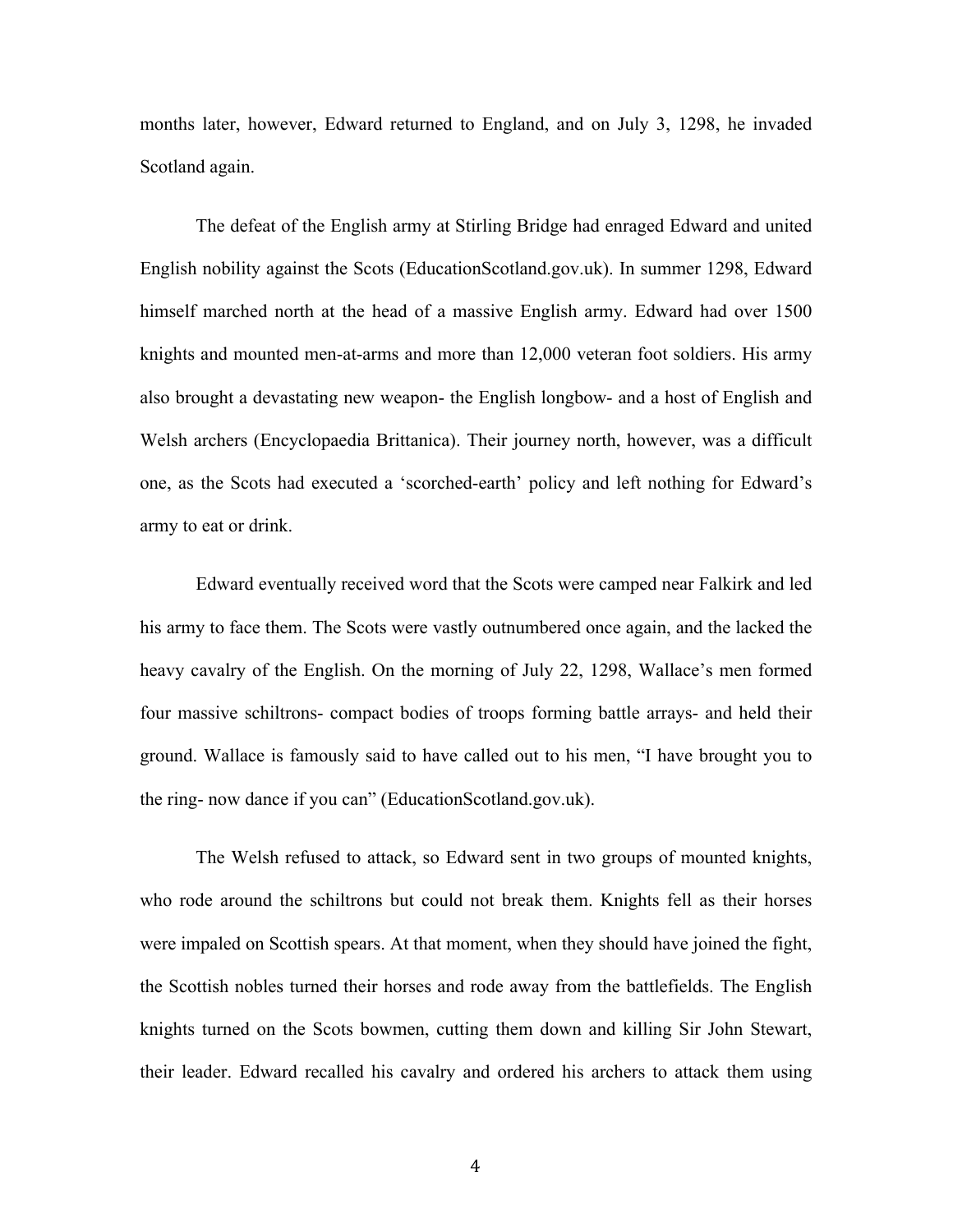their English longbows and iron-tipped arrows that could pierce chainmail and padded armor. The arrows rained down on the Scots, and the schiltrons finally began to break. Edward sent his knights to finish the Scots. Wallace managed to escape from the carnage, and he, along with the surviving Scots, fled into the woods as Edward's army exterminated the Scottish. Edward watched their retreat, but his army was too hungry and badly supplied to continue the campaign. Thus, Wallace's spearmen were defeated by Edward's archers and calvary in the Battle of Falkirk.

As a result, his military reputation was ruined and he resigned his guardianship in December. He was succeeded by Robert de Bruce and Sir John Comyn "The Red" (EducationScotland.gov). There is some evidence that Wallace went to France in 1299 and thereafter acted as a military guerilla leader in Scotland, but from the autumn of 1299, nothing is known of his activities for more than four years (Encyclopedia Brittanica). In 1299, as a Scottish diplomat, Wallace attempted to gain French support for Scotland's rebellion. He was initially successful, but the French eventually turned against the Scots, and, in defeat, Scottish leaders surrendered to the English and recognized Edward as their king in 1304.

Wallace was unwilling to compromise and refused to surrender to English rule. He was outspoken in his disdain for the English and vowed to never recognize the English as Scotland's ruler. Edward's men relentlessly pursued Wallace until August 5, 1305, when they captured and arrested him near Glasgow. He was taken to London for a show trial, and condemned as an outlaw and a traitor to the king. The trial was not required, but Edward intended to destroy Wallace's reputation by publicly charging him as a traitor. At the trial, Wallace had no lawyers. There was no jury. Wallace was not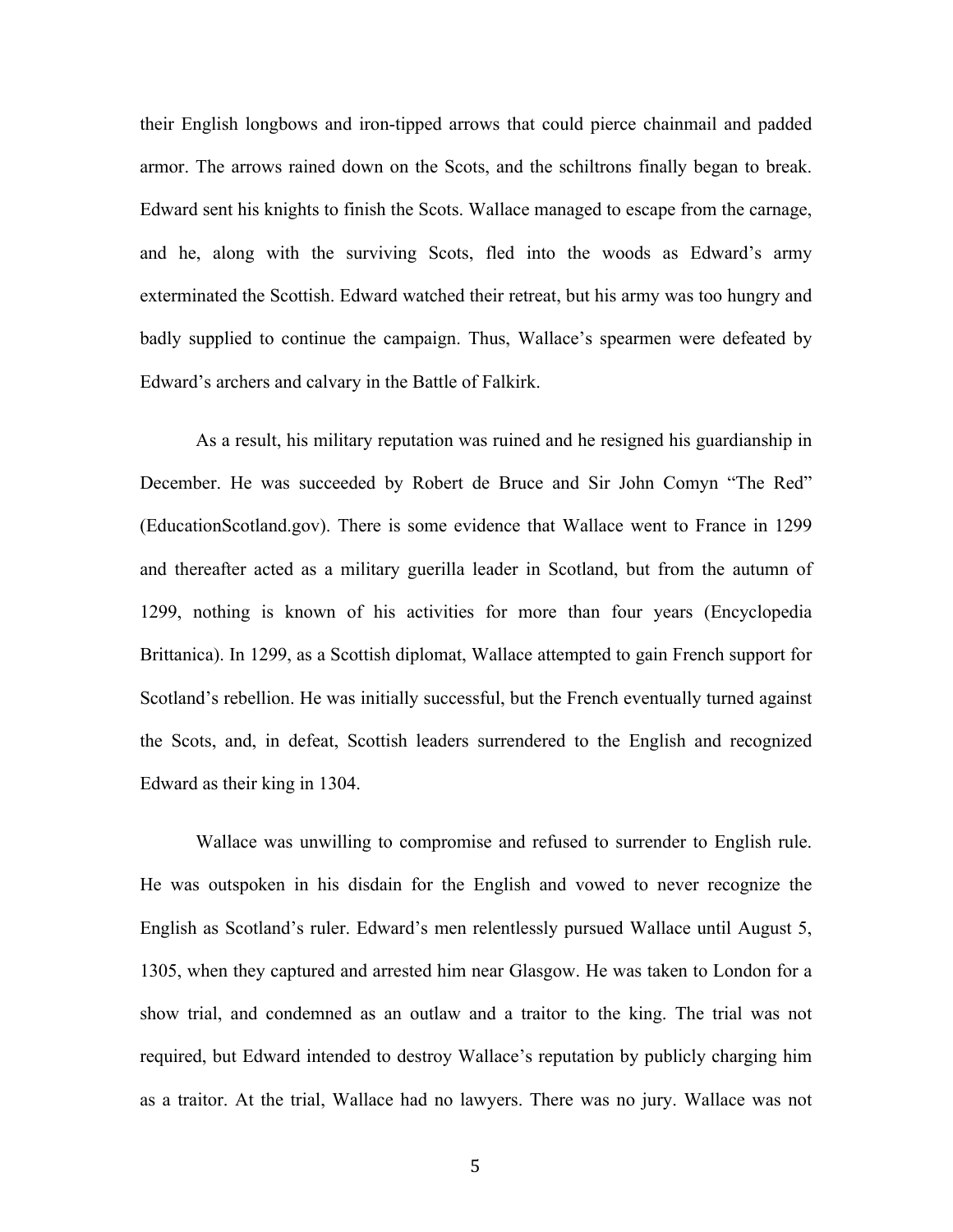allowed to speak, but then he was accused of being a traitor, he denied it, insisting that he could not be condemned as a traitor to a king to whom he had never sworn allegiance. Inevitably, he was found guilty and sentenced to immediate execution in a manner designed to symbolize his crimes (bbc.co.uk).

Wrapped in ox hide to prevent him from being ripped apart, Wallace was dragged by horses four miles through London to Smithfield, where he was hanged as a murder and thief, cut down while he was still alive, disemboweled, mutilated, and, being accused of treason, probably castrated. For the crimes of sacrilege to English monasteries, his heart, liver, lungs and entrails were thrown in a fire, and, finally, he was beheaded. His body was then cut up into small pieces, and his head was set on a pole on London Bridge. Parts of his body were sent to Berwick, Perth, and Stirling as a warning to the Scots (bbc.co.uk).

Wallace became a martyr and the symbol of Scotland's struggle for independence. He became a legend and a Scottish folktale. His efforts to free Scotland from English rule were continued after his death, and 23 years after his execution, Scotland finally gained its independence.